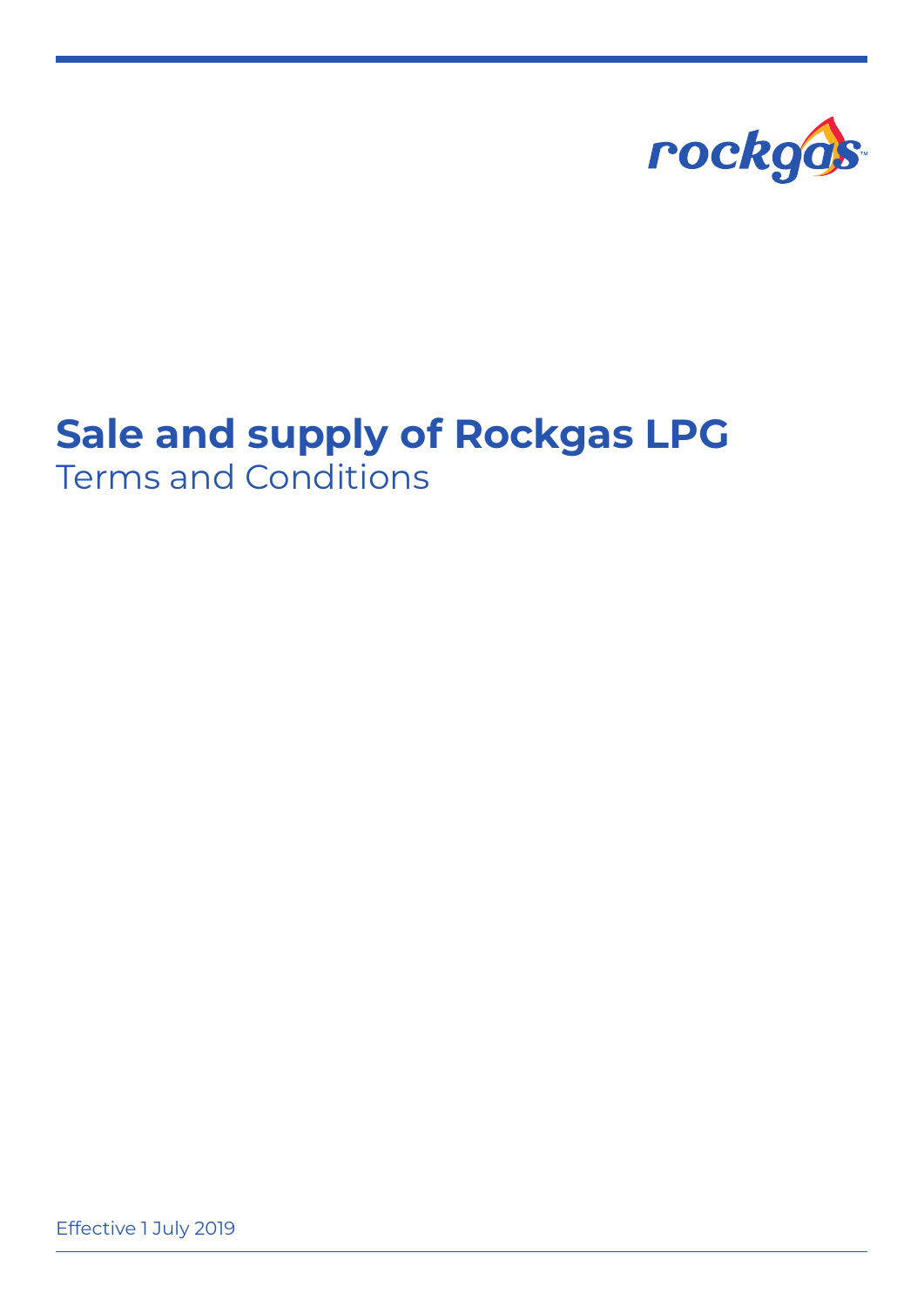| <b>Contents</b> | 1. When this agreement starts                    | 3       |
|-----------------|--------------------------------------------------|---------|
|                 | 2. What Rockgas agrees to supply                 | 4       |
|                 | 3. Installation of Rockgas equipment             | 4       |
|                 | 4. Delivery                                      | 5       |
|                 | 5. Payment                                       | 5       |
|                 | <b>6. Security deposits</b>                      | 6       |
|                 | 7. Annual Contract Quantity (ACQ)                | 6       |
|                 | 8. Safety in handling LPG and LPG equipment      | 7       |
|                 | 9. Passing of title and risk - LPG               | 7       |
|                 | 10. Operation and care of Rockgas equipment      | 8       |
|                 | <b>11. Sites</b>                                 | 9       |
|                 | 12. Ending the agreement and repossession        | 9       |
|                 | <b>13. Default and disconnection</b>             | 10      |
|                 | 14. Disputes and complaints                      | 10      |
|                 | 15. Personal Property Securities Act 1999 (PPSA) | 11.     |
|                 | <b>16. Warranties and conditions</b>             | 11.     |
|                 | 17. Limitation of liability                      | $12 \,$ |
|                 | <b>18. Confidentiality</b>                       | $12 \,$ |
|                 | 19. Privacy                                      | 13      |
|                 | 20. Assignment                                   | 13      |
|                 | <b>21. Waivers</b>                               | 14      |
|                 | 22. Force majeure - events beyond our control    | 14      |
|                 | 23. Notices                                      | 14      |
|                 | 24. Alteration of the price and terms            | 15      |
|                 | <b>25. Guarantee</b>                             | 15      |
|                 | 26. Interpretation and definitions               | 16      |
|                 | 27. More information                             | 17      |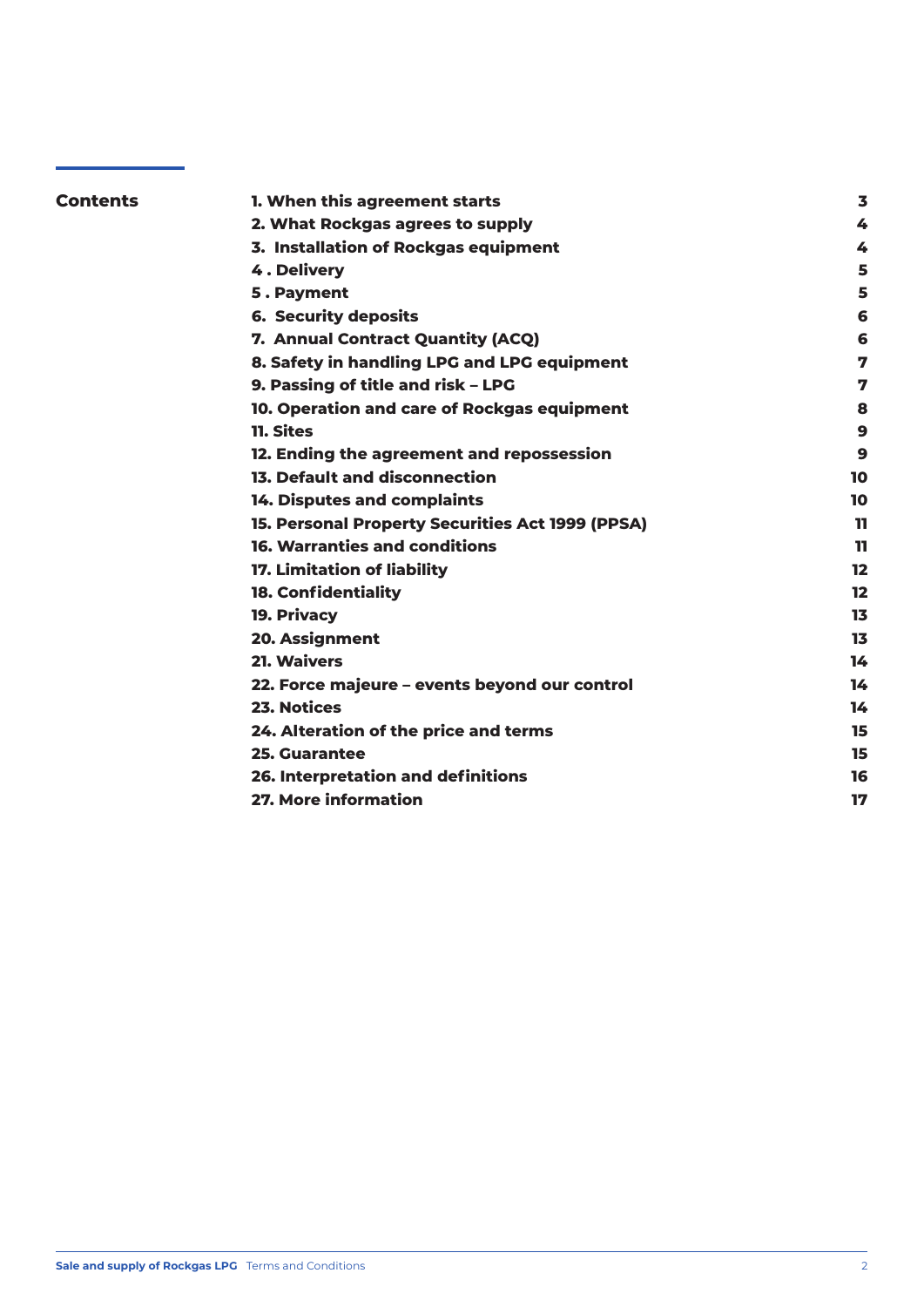**Thank you for choosing Rockgas as your service provider for LPG.** 

Rockgas is New Zealand's largest LPG retailer – serving 95,000 customers from seven branches and a network of 28 franchises throughout the country.

We and our franchisees deliver 45kg bottles to homes for gas cooking, heating and hot water needs, as well as providing LPG tanks for business gas essentials.

BBQ 9kg bottles and LPG vehicles are also covered by Rockgas, with a network of more than 180 refilling stations throughout New Zealand.

Rockgas is owned by Gas Services New Zealand, part of the First Gas Group.

With its head office in New Plymouth, First Gas is New Zealand's largest owner and operator of gas networks, with more than 2,500km of high-pressure gas transmission pipes and about 4,800km of gas distribution pipes in the North Island. As well as Rockgas, the First Gas Group includes the Ahuroa gas storage facility in central Taranaki. First Gas' focus is a safe, reliable supply of gas and LPG to more than 165,000 customers throughout New Zealand.

Words that appear in italics in this document are defined in section 26. Each word appears in italics only once, and thereafter in normal text.

These terms and conditions take effect on 1 July 2019, and replace all previous versions of terms and conditions you may have had with us. These terms and conditions apply to the following LPG supplies:

- The supply by Rockgas of LPG in cylinders for both residential and commercial use.
- The supply by Rockgas of bulk LPG for commercial use and/or resale.

#### **1. When this agreement starts**

- 1.1 This agreement will begin on the date both *you* and *we* sign the *application* form for LPG, or the date that we first agree to supply you with LPG (if there is no application form). It will continue until it is ended under clause 1.2, clause 1.3 or clause 12, or until you have fulfilled all of your obligations under this agreement.
- 1.2 If you sign up to an *initial term*, you may end this agreement after the initial term by giving us:
	- a) one month's written notice (in the case of a residential cylinder LPG supply);
	- b) three months' written notice (in the case of a commercial cylinder LPG supply); or
	- c) six months' written notice (in the case of a bulk LPG supply).

 Notice may be given before the end of the initial term in order to terminate the agreement at the end of the initial term.

- 1.3 If you have not signed up to an initial term, you may end this agreement by giving us written notice in accordance with the timeframes set out in clause 1.2(a), (b) and (c), unless otherwise agreed.
- 1.4 You acknowledge that the removal of any *Rockgas equipment* at your premises may take longer than the notice period referred to above and you agree to provide us with unrestricted access to your premises for such time as is required for us to remove any Rockgas equipment. For the avoidance of doubt, this right survives the termination or expiry of this agreement.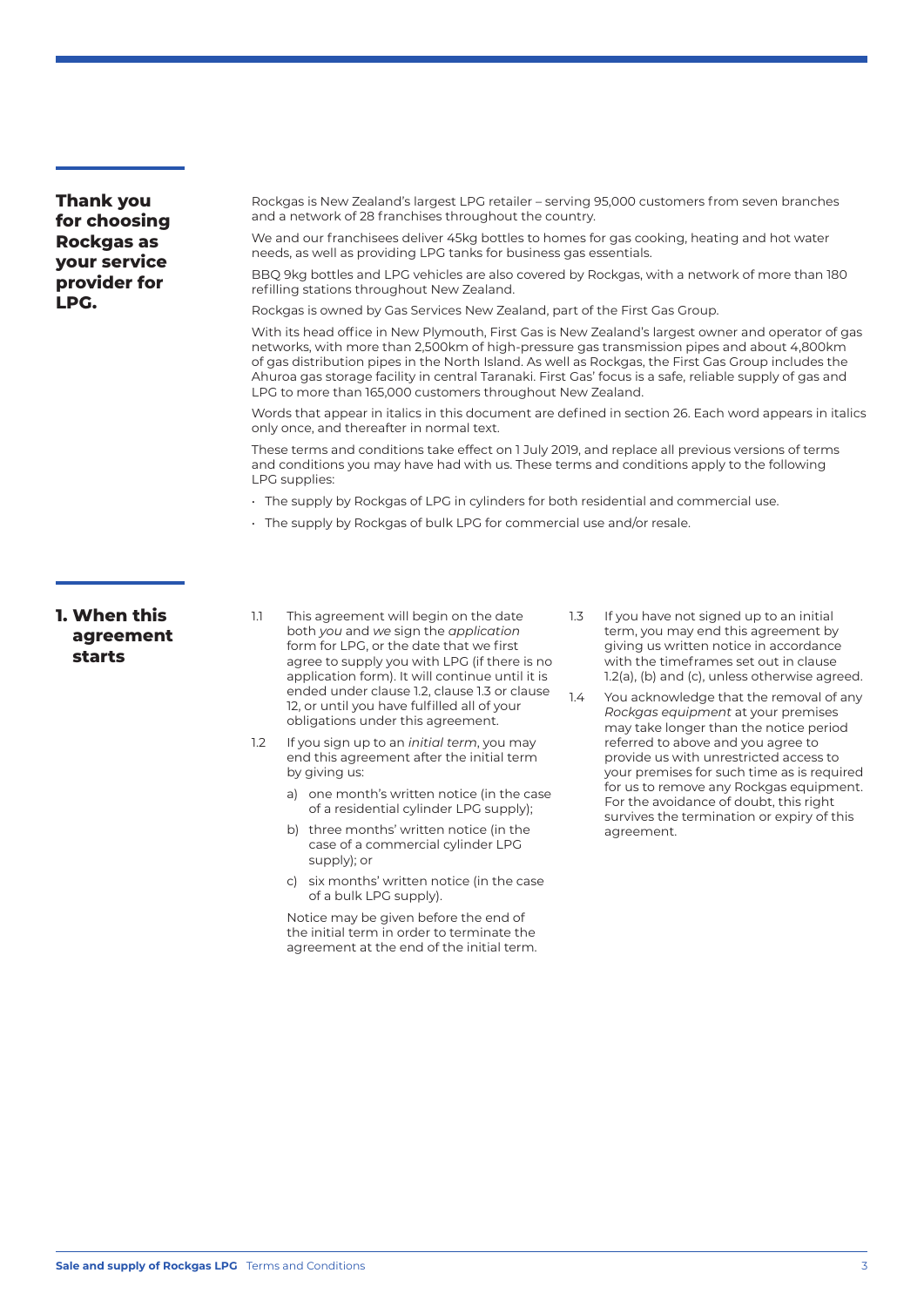#### **2. What Rockgas agrees to supply**

- 2.1 We agree to supply LPG to you on the terms of this agreement for use in connection with your home or business at the *site(s)*.
- 2.2 We will supply LPG in accordance with the relevant laws in New Zealand, including those applicable to the specification and odorisation of LPG. We will provide services to you in accordance with standards reasonably expected of an operator of an LPG supply business in New Zealand and in compliance with all laws applicable to the supply of LPG. You agree to provide us with any information we may reasonably need to enable us to comply with these laws.
- 2.3 If you have existing LPG equipment at your site(s), before we commence supply of LPG to your site(s) upon request you must provide us with a current Gasfitting Certification Certificate (Gas Supplier Copy) as evidence that your system and appliances meet all *regulations*, and any Location Compliance Certificates or Plaques if required for your site.
- 2.4 We will use our reasonable endeavours to ensure a continuous and uninterrupted supply of LPG, but we cannot and do not guarantee this. Our ability to supply LPG to you may be affected by such factors as unforeseen weather conditions, natural

disasters and other force majeure events as set out in clause 22. We may also be prevented from supplying some or all of your needs by transmission supply faults, transportation delays, lack of stock or supply, interruption to gas production facilities and accidents, and other reasons that are beyond our reasonable control.

- 2.5 We may ration LPG in the way we believe is best if there is a shortage, reduction, interruption or delay of supply to us.
- 2.6 We may also need to interrupt your supply to inspect, maintain, repair, upgrade or test equipment, or for safety reasons.
- 2.7 We will give you as much advance notice as is reasonably practicable of any interruptions or rationing of LPG supply that may impact you. We will use our best endeavours to restore regular supply as soon as practicable.
- 2.8 While this agreement applies to you, the only LPG product you may purchase for use in connection with your home or business, or for use in connection with the Rockgas equipment, is LPG supplied by us. This restriction applies unless, and to the extent that, we are unable to supply your requirements and we give our prior consent to your purchasing alternative LPG.

#### **3. Installation of Rockgas equipment**

- 3.1 If any Rockgas equipment is described in the application form, or is otherwise agreed by us to be installed, this clause 3 will apply.
- 3.2 We will deliver, install and commission any Rockgas equipment in a mutually acceptable location on your site(s) as soon as practicable.
- 3.3 If there is an installation charge specified in the application form or agreed between us, you must pay that charge to us on the 20th of the month following the date of the invoice.
- 3.4 You must give us sufficient information to enable us to proceed with the installation of the Rockgas equipment. You must provide, at your cost and prior to the delivery of the Rockgas equipment, any site improvements, including any foundation, or access work, electrical power, water supply and fire protection equipment required for the installation.

We will work with you to obtain all statutory and local authority approvals relating to the installation, but the final responsibility rests with you. You will be responsible at all times for ensuring that your site(s) continues to meet all regulations.

3.5 You must provide us with written consent to the installation of the Rockgas equipment from every person who has or obtains any legal or equitable interest in the site(s). You must also provide us with each person's written acknowledgment that the Rockgas equipment is our property, remains a chattel, and may be removed by us at any time.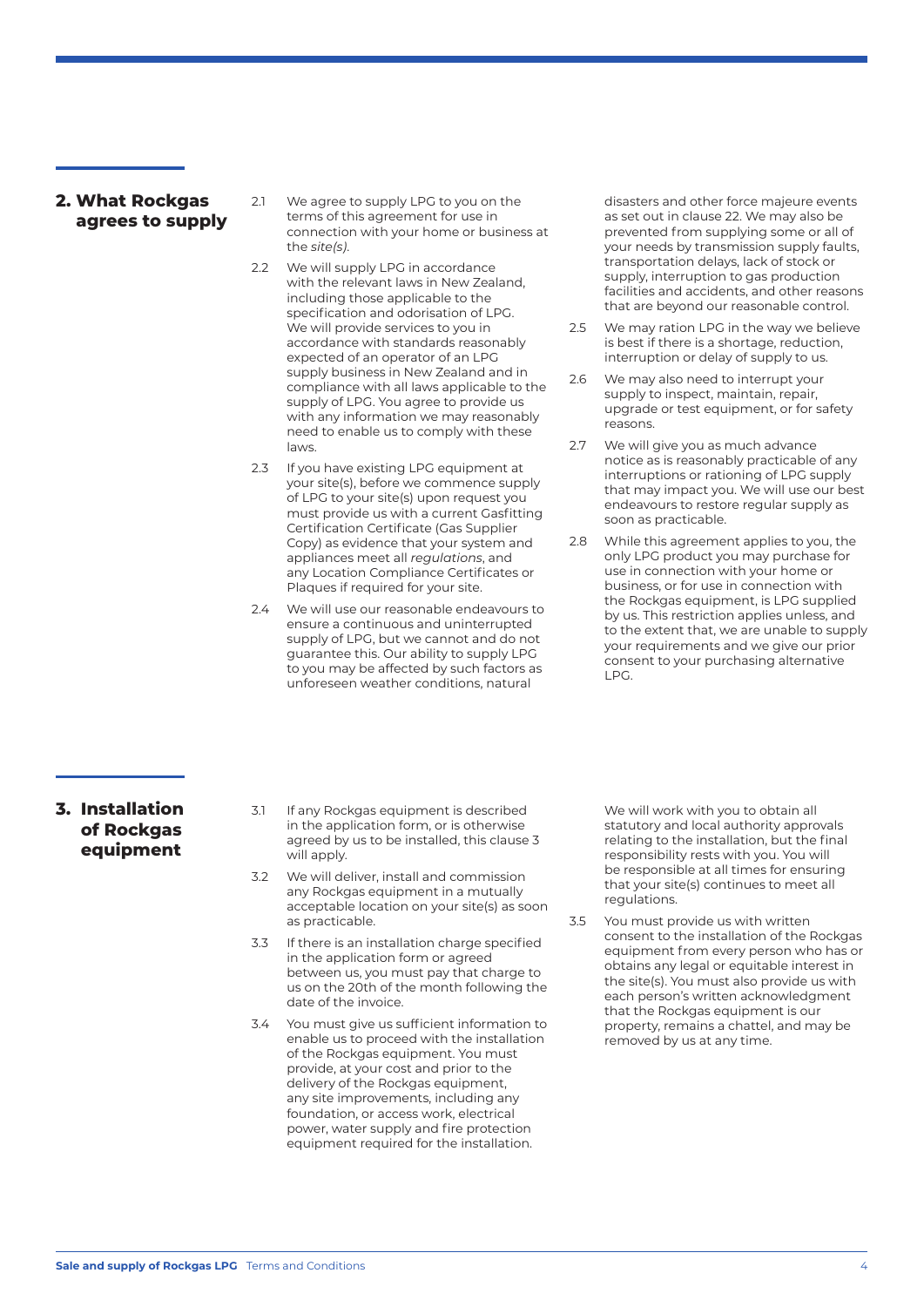#### **4 . Delivery**

- 4.1 You must advise us when delivery of LPG is required. If you are receiving bulk LPG supply, you must notify us as soon as the LPG in the Rockgas equipment tank falls to 30 per cent of its storage capacity.
- 4.2 We will make delivery of LPG within a reasonable time of your requesting delivery, or in accordance with any delivery schedule on which we both agree.
- 4.3 We will not be required to deliver LPG in quantities of less than 50 per cent of the storage capacity of the Rockgas equipment.
- 4.4 We will deliver LPG during normal business hours unless agreed otherwise between us. You must provide access to the Rockgas equipment for our delivery vehicles whenever the site(s) is open for business, unless agreed otherwise between us.
- 4.5 The application form may set out the delivery charges, which may include an urgent delivery charge, and an administration fee where you own your own LPG storage equipment (such as cylinders).
- 4.6 Delivery of LPG to you is deemed to be made at the point of delivery which means:
	- For cylinders at the cylinder valve, upon the product passing out of the cylinder and into the *pigtails*; or
	- For bulk supply at the cylinder valve, upon the product passing out of the filling hose and into any other storage facility approved by us (for example a bulk tank).
- 4.7 Our records, weights and measurements will be conclusive evidence of quantities of LPG delivered, but you may appoint a representative to check them at the time of delivery.
- 4.8 We may refuse to supply you if you owe money to us for LPG or services previously supplied to you, or if any installation or appliance at your site(s) does not have an appropriate certificate of compliance or does not comply with other relevant regulations.
- 4.9 We may refuse to deliver LPG to your site(s) if we consider it to be unsafe or if we consider the access to the site(s) to be unsafe.

#### **5 . Payment**

- 5.1 We will issue an invoice in respect of each delivery of LPG to your site(s) based on the *price* for all LPG supplied. The initial price is as set out in the application form or at the then current standard price for LPG in your area in the event there is no application form, and is subject to change as set out in clause 24.
- 5.2 You shall pay to us a *facility fee* for our provision of the Rockgas equipment in accordance with the application form, or in accordance with our standard fees for your area in the event there is no application form, and you must pay our charges for other services performed by us from time to time. Our fees and charges are subject to change as set out in clause 24.
- 5.3 Unless otherwise specified in the application form (if any), you must pay any invoice we render, by the 20th of the month following the date of the invoice.
- 5.4 We may charge you interest on any amounts not paid by the due date at the rate of 2.5 per cent above the overdraft rate quoted to us by our New Zealand bankers, on a monthly basis until payment is made. You will also be responsible for all debt collection charges we may incur. These obligations will survive the end of this agreement.
- 5.5 If you fail to make payment of any amounts when they are due, then, without prejudice to any of our other rights under this agreement or at law, we may immediately repossess and remove any LPG at your site(s). You irrevocably authorise us to enter any site(s) where LPG may be stored for such purpose.
- 5.6 You are responsible for the payment of GST on all goods and services supplied by us to you, and for any other taxes levied on LPG supply.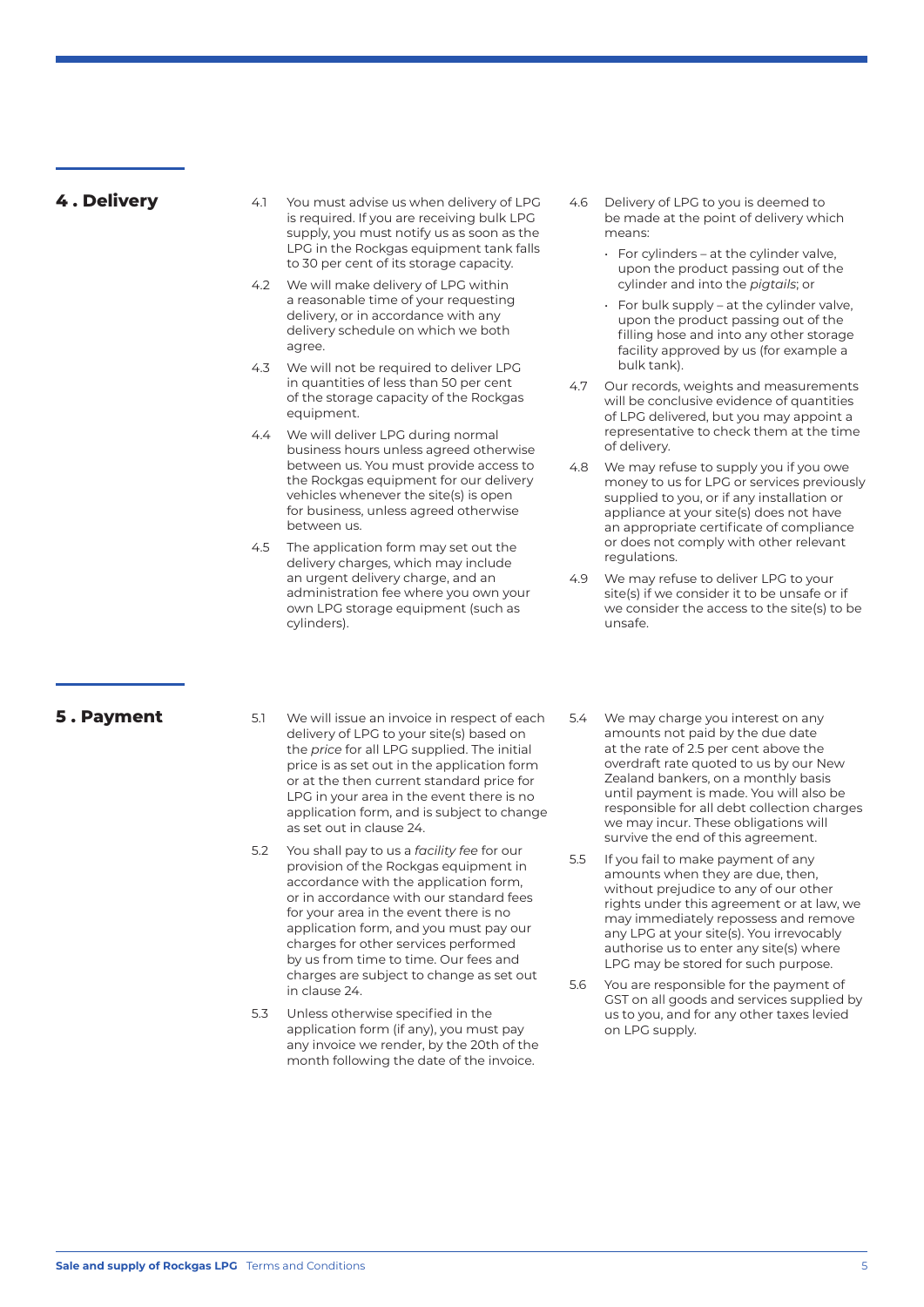## **6. Security deposits**  6.1 We may require you to pay a deposit or bond as specified in the application form. We will refund the deposit or bond on the termination of this agreement subject to a deduction for any amounts owing to us. **7. Annual Contract Quantity (ACQ)**  agreed between us. 7.2 You agree to purchase from us in each

- 7.1 This clause 7 applies if an ACQ is specified in the application form or otherwise
	- calendar year the ACQ of LPG and to purchase a proportionate part of it in any broken period at the beginning or end of this agreement. If less than the ACQ (or proportionate part in any broken period) has been delivered to you by the end of the 31st day of December in any calendar year, we may invoice you in respect of the shortfall. In that case, you must immediately pay us a sum equal to 25 per cent of the price (plus GST on the price) that would have been payable to us had such a shortfall been delivered to you. We will have no obligation to deliver any of the shortfall.
- 7.3 If any of the situations set out in clause 12 arise and we end this agreement, then, in addition to any other action we may elect to take:
	- a) we may invoice you in respect of the undelivered ACQ for each calendar year (or proportionate part in any broken period) until the end of the initial term, or until the end of any subsequent term, as if this agreement had not been so ended; and
	- b) you must immediately pay us a sum equal to 25 per cent of the price (plus GST on the price) that would have been payable to us had such ACQ been delivered to you in each such period.
- 7.4 We will have no obligation to deliver any of the ACQ invoiced. You and we acknowledge that such payment to us is necessary to protect a legitimate business interest of ours, in sourcing and supplying specified quantities of LPG and that this amount is proportionate to the loss that we will suffer if you fail to take delivery of agreed quantities of LPG; and/or as a consequence of early termination of this agreement.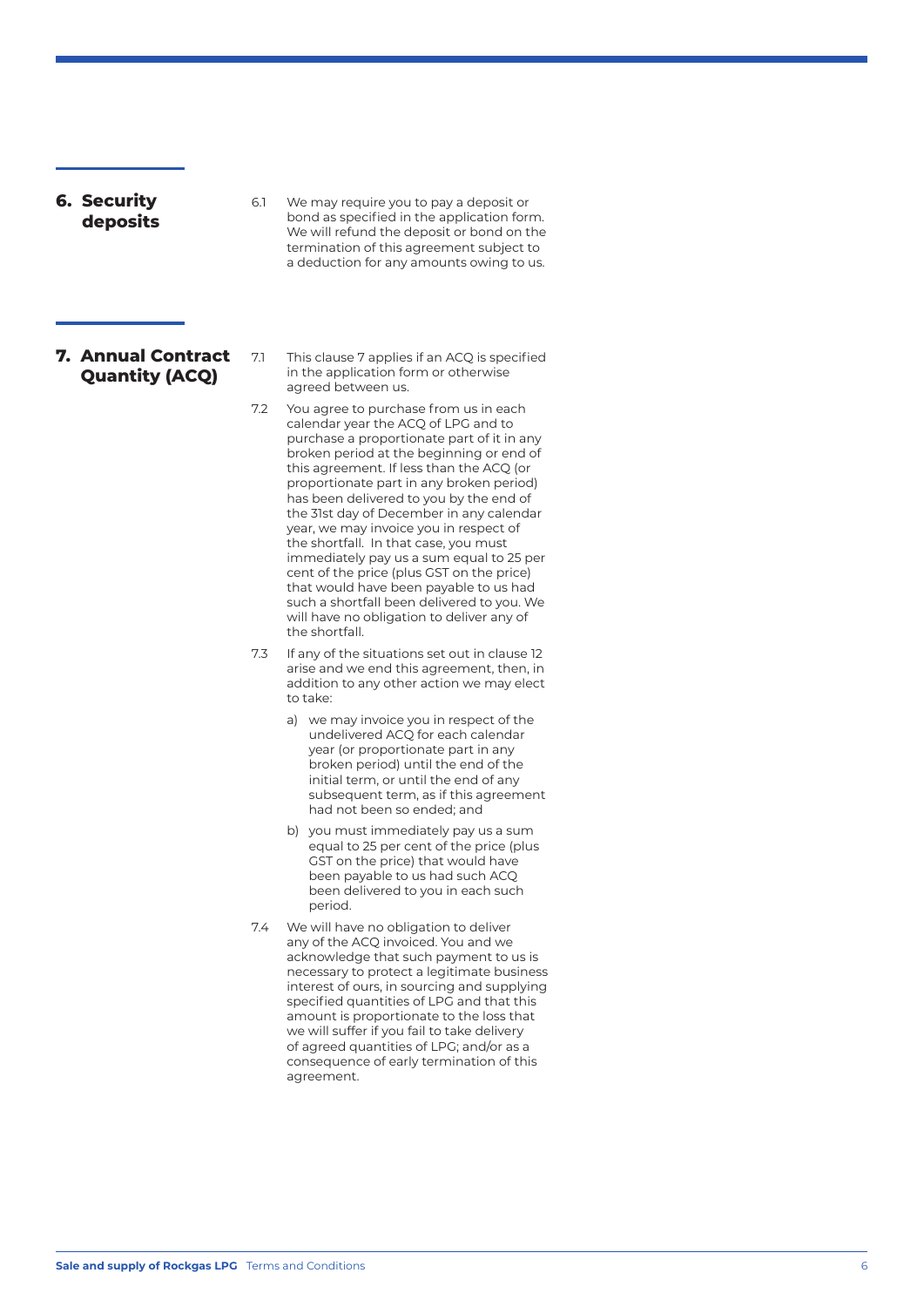**8. Safety in handling LPG and LPG equipment**

- 8.1 LPG is a dangerous good. Accordingly, you must:
	- a) handle LPG in a safe and proper manner and take all reasonable precautions to prevent misuse and damage;
	- b) make sure that each of your employees, contractors and customers and every other person purchasing or receiving LPG from you is adequately warned and instructed as to the known dangerous qualities of LPG and safe handling procedures;
	- c) comply with all our requirements and all regulations in relation to the handling and storage of LPG; and
	- d) make sure that all employees and agents who handle LPG and who access any Rockgas equipment are fully trained to do so in a safe and proper manner and are informed of and fully understand all regulations.
- 8.2 In respect of the Rockgas equipment, you must:
	- a) at all times use the Rockgas equipment in a safe and proper manner, and in accordance with any instructions we give you;
	- b) comply with all regulations in relation to the operation of the Rockgas equipment;
	- c) not use or access the Rockgas equipment if any part of it is not, or appears to you not to be, in good working order;
- d) notify us immediately by telephone if you become aware of or suspect any defects in the Rockgas equipment; and
- e) take every care in handling the Rockgas equipment and protect it from misuse and damage.
- 8.3 In respect of any LPG equipment you use on the site(s), other than the Rockgas equipment, you must:
	- a) make sure that you and all pipes, equipment and appliances on your site(s) that use LPG comply at all times with all relevant regulations;
	- b) carry out all repairs and maintenance as required by law necessary to keep your equipment in working order;
	- c) make sure that all installation, conversion or service work or commissioning carried out by you or your agents on your pipes, equipment or appliances is certified by a craftsman gas fitter; and
	- d) not connect, disconnect, tamper or interfere with meters, control equipment, pipes or any part of any reticulation network to which you are connected, or allow anyone else to do so.

### **9. Passing of title and risk – LPG**

- 9.1 All risk in respect of LPG shall pass to you at the *point of delivery* of LPG.
- 9.2 You bear all risks of loss or damage arising out of, or in any way directly or indirectly connected with, the LPG after the passing of risk to you. You are responsible for any pipes and equipment (except metering and control equipment) between the point of delivery and the LPG appliances on your site(s).
- 9.3 We retain all property and title in LPG until you have paid for the LPG. We may repossess unpaid-for LPG at any time until legal title has passed to you.
- 9.4 We may allocate payment of indebtedness for any debt to any consignment of LPG provided to you as we see fit.
- 9.5 You must hold in trust for us any proceeds of sales of LPG supplied by us to you. We may trace the proceeds of any such sales in accordance with equitable principles.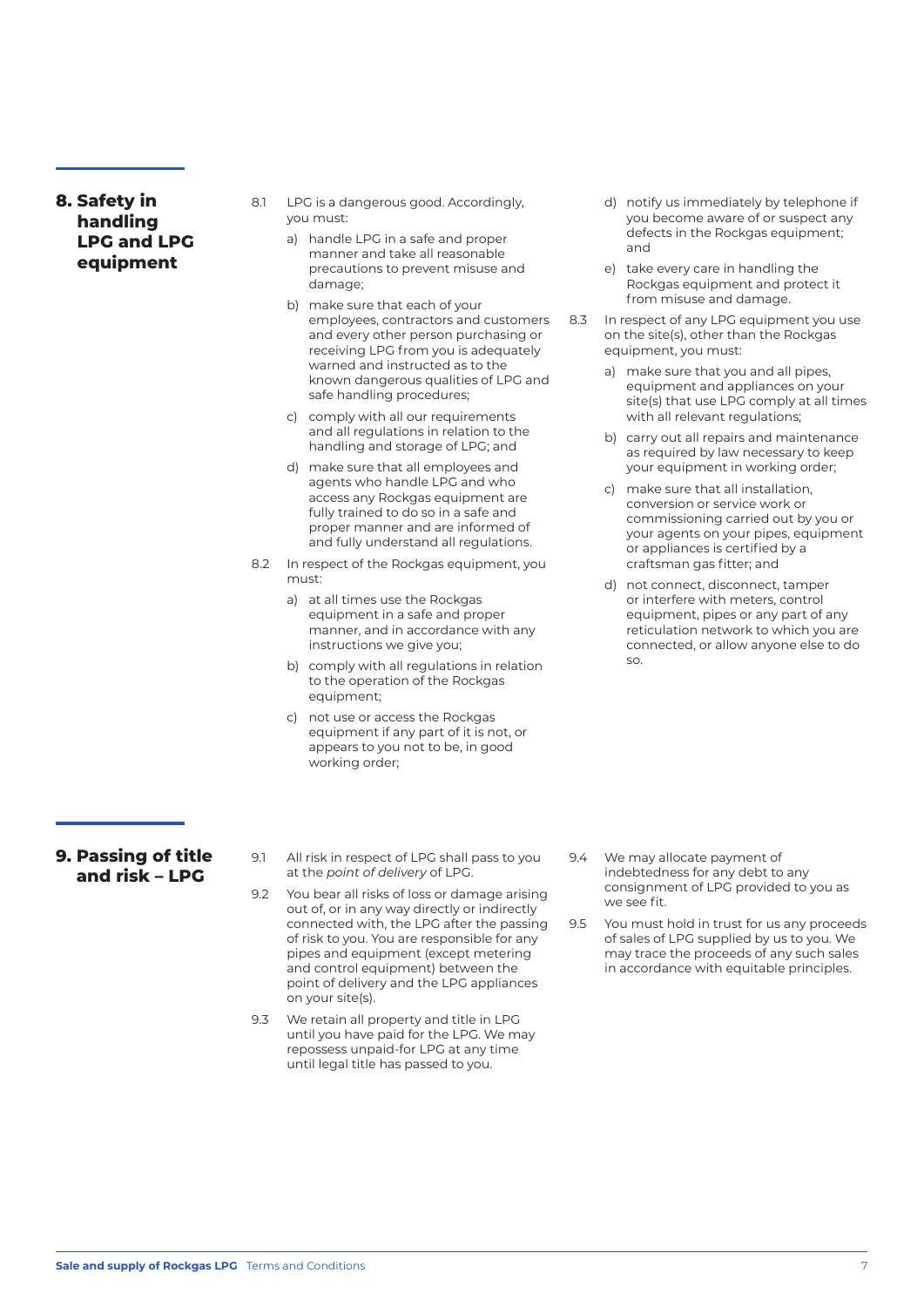#### **10. Operation and care of Rockgas equipment**

- 10.1 What you must do:
	- a) You must ensure that you have suitable insurance to cover any risks associated with the Rockgas equipment being on your site(s). You must ensure that the interest of Rockgas Limited as owner of the Rockgas equipment is noted.
	- b) You must bear all costs necessary for the operation of the Rockgas equipment (including, without limitation, all costs of and related to fire protection, electrical power supply and water supply).
	- c) You must not interfere with or damage the Rockgas equipment. You must at your expense take all reasonable precautions to protect the Rockgas equipment. You agree to reimburse us for costs associated with the repair or replacement of Rockgas equipment (other than caused by normal wear and tear).
	- d) The Rockgas equipment remains at all times our sole property. You must not try to sell, create a security interest over, part with possession or control of or otherwise do anything prejudicial to our title to the Rockgas equipment.
	- e) You must not remove the Rockgas equipment from the site(s).
	- f) If you wish to relocate the Rockgas equipment on the site(s), or us to replace the Rockgas equipment with equipment of a different type or capacity, you must seek our prior consent and bear all costs of relocation or replacement.
	- g) You must ensure the Rockgas equipment and its surrounds are kept in a neat and tidy condition.
	- h) You must not allow the Rockgas equipment to be used or worked by any person other than you and your employees.
	- i) You must not make any alteration to the Rockgas equipment or allow any attachment to be affixed to or used in the operation of the Rockgas equipment without our prior written consent.
	- i) You must advise us of any proposed installation of other gas appliances or equipment at any site(s) to enable us to check that the capacity of the Rockgas equipment can meet the site's increased demand without causing inconvenience, and your appliances and/or equipment meet the required standards.
- k) You must notify us of any work on your site(s) that may affect the Rockgas equipment, and you must supply us with a Gasfitting Certification Certificate (Gas Supplier Copy), verifying compliance with all relevant regulations.
- l) You must only use the Rockgas equipment for the storage or dispensing of LPG purchased from us. Should you stop using the Rockgas equipment for this purpose, you must immediately notify us.
- m) You must keep legible and visible all our trademarks and signs on the Rockgas equipment.
- n) You must allow us full and free access to the Rockgas equipment at all times.
- 10.2 What we will do:
	- a) We will carry out all repairs and maintenance (except for repairs and maintenance required for any site improvements as specified in the application form or agreed between us) necessary to keep the Rockgas equipment in reasonable working order and we will arrange for periodic maintenance and inspections of the Rockgas equipment. We will meet the costs of this in respect of all Rockgas equipment and Rockgas cylinders, but you must meet our costs in respect of all other equipment.
	- b) We may at all reasonable times enter the site(s) to inspect and maintain or work on the Rockgas equipment and, when entitled to repossess the Rockgas equipment, you irrevocably authorise us to enter the site(s) to effect removal. For those purposes, you must allow us to have safe and unobstructed access to and within your site(s). We will repair any damage to your site(s) caused by us in doing this.
	- c) If it becomes necessary for us to perform any repairs, maintenance or tests on the Rockgas equipment, we may remove the whole or any part of the Rockgas equipment from the site(s) for such purpose.
	- d) If we determine in our reasonable opinion that the replacement, repair or significant maintenance of any Rockgas equipment is not viable, for either commercial or safety reasons we may terminate this agreement on written notice to you. In the event of termination under this clause, your obligations under clause 7 of the Standard Terms to pay for any undelivered ACQ will not apply.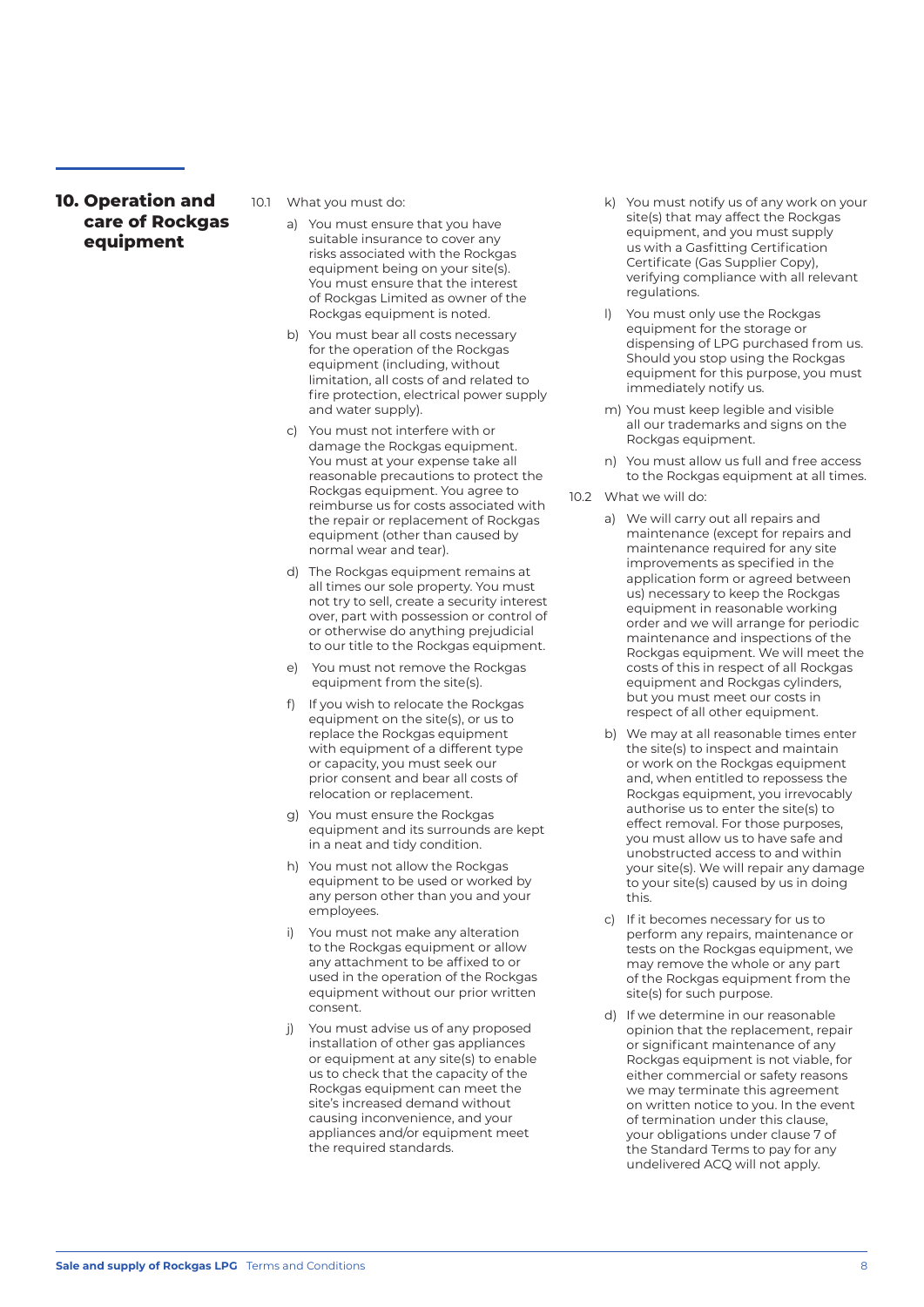11.1 We will not be liable for any rents, rates, taxes, charges or impositions at any time payable in respect of the site(s).

#### **12. Ending the agreement and repossession**

- 12.1 If either party breaches a material term of this agreement, or breaches a term where the breach is not capable of remedy, the other party may terminate the agreement immediately on written notice.
- 12.2 Where either party breaches any term of this agreement, other than as set out in clause 12.1, the other party may terminate the agreement on seven days' notice. Additionally, we may at any time, on giving you seven days' notice, end this agreement if you:
	- a) have failed to pay any outstanding amounts;
	- b) have breached any other obligation of this agreement and you have failed to take reasonable steps to remedy the breach within five working days of receiving a written notice from us requesting remedial action;
	- c) stop using the Rockgas equipment exclusively for our LPG;
	- d) in respect of any calendar year, cease to purchase the ACQ of LPG;
	- e) die, become mentally ill or become bankrupt, or are convicted of an indictable offence, or are sentenced to imprisonment;
	- f) (if a company) have a receiver, or receiver and manager appointed in respect of any of your assets;
	- g) are unable to pay your debts as they fall due or you make an assignment, arrangement, scheme or composition for the benefit of creditors, or are put into liquidation;
	- h) have an inspector appointed under any law relating to companies to all or any part of your affairs;
	- i) have an execution or levy of distress taken out against any of your assets, or a mortgagee or security holder takes possession of the whole or any part of your business, assets or revenues;
	- j) dispose of the whole or a major part of your assets or undertaking;
	- k) otherwise become or will become permanently incapable of performing your duties under this agreement; or
	- l) cease to have the right to occupy the site(s).
- 12.3 The ending of this agreement will be without prejudice to any rights you or we accrued prior to or in connection with the ending of the agreement.
- 12.4 Once this agreement ends:
	- a) you must stop using all our trade marks, business names or other property belonging to us, and you must remove any sign or other representation that Rockgas products can be purchased from you; and
	- b) we will be entitled, and you will allow us, to enter the site(s) to recover any LPG or any Rockgas equipment; and
	- c) you will pay us the amount set out in clause 12.6 as compensation for our having installed any equipment on your premises, less any amount paid as a 'contribution' to the installation under any Special Terms.
- 12.5 To enable us to repossess the Rockgas equipment, we will be entitled to sever the Rockgas equipment (if necessary) from any other property. You must pay all costs associated with the removal of any Rockgas equipment from your site(s).
- 12.6 Upon repossession of the Rockgas equipment, you must pay us any unpaid facility fees, and you must reimburse us the installation cost (if any) specified in the application form or agreed between us prior to installation, less an amount calculated in accordance with the formula:

A/B multiplied by C

#### Where:

 A is the installation cost (less any contribution to the installation already paid by you);

 B is the number of years forming the initial term of this agreement;

 C is the number of complete years that the Rockgas equipment has been installed.

 You agree that such an amount is proportionate and necessary in order to protect our interest in having invested in the installation of equipment on the site.

12.7 The parties agree that we shall have the remedies of this clause 12 with respect to removal of the LPG and the Rockgas equipment, without prejudicing any of our other rights under the *Personal Property Securities Act 1999* or this agreement.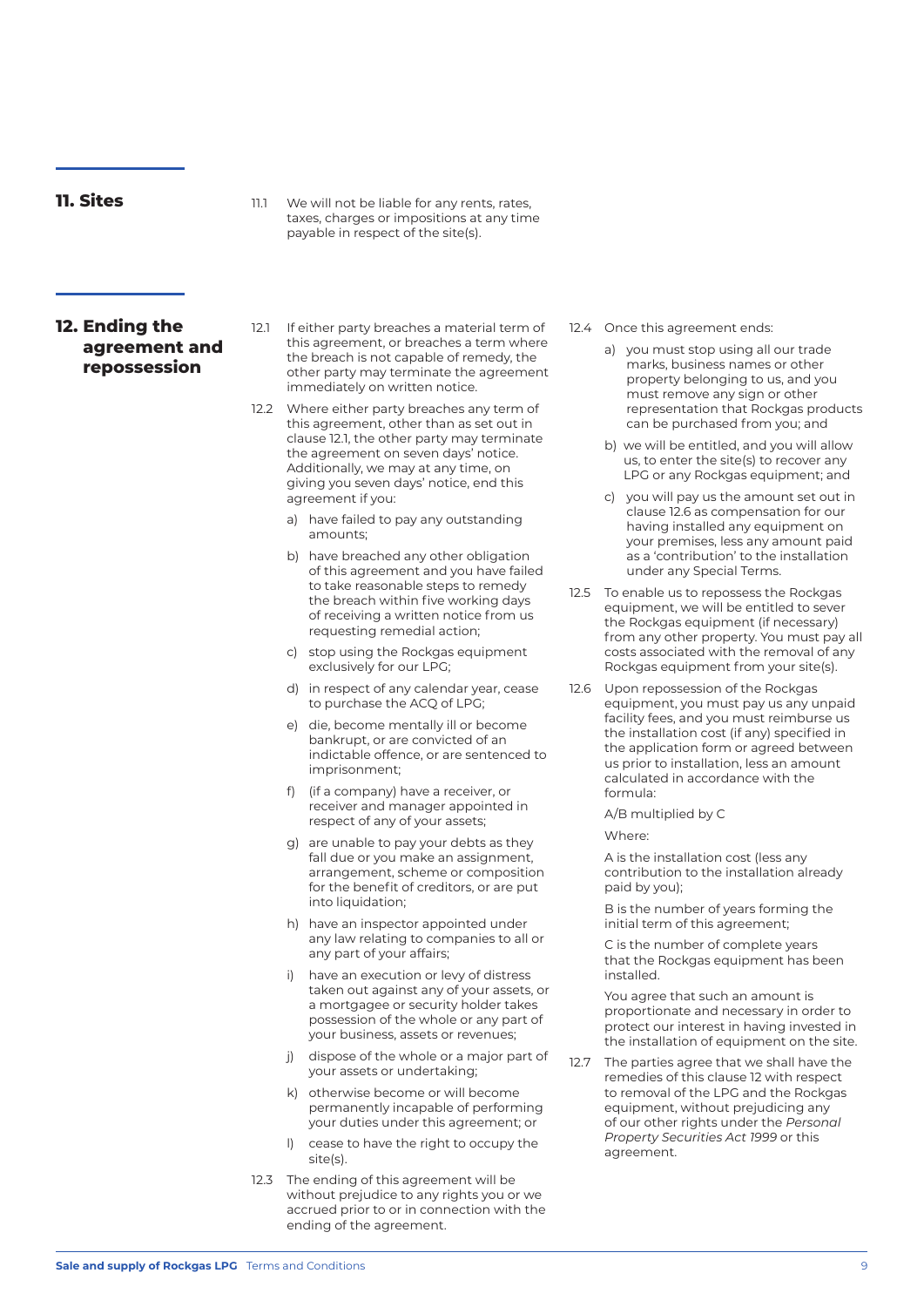#### **13. Default and disconnection**

- 13.1 You acknowledge that we may suspend the supply of LPG:
	- a) if you breach any of your obligations under this agreement;
	- b) if we, in our absolute discretion, determine that the supply should be disconnected for health or safety reasons, during any emergency or for the maintenance of Rockgas equipment;
	- c) if we are instructed to do so by a person authorised under a regulatory instrument; or
	- d) at the end of this agreement.

#### **14. Disputes and complaints**

14.1 If you are not happy with any aspect of our service, please contact our free internal complaints service in the first instance:

Email:

customercomplaints@rockgas.co.nz

Phone: 0800 762 542

Post: Customer Care Team Lead

- Rockgas
- PO Box 7195
- Christchurch 8240
- 14.2 We will try to resolve your complaint straight away and will acknowledge your complaint within two business days of receiving it. If we can't resolve it straight away, we will give you a response within seven business days. If it is complex or involves other parties, we will investigate on your behalf.
- 14.3 We are a member of the Energy Complaints Scheme operated by Utilities Disputes. This is a free and independent industry complaints body. We are committed to maintaining the standards contained in the Energy Complaints Scheme document. If the complaint falls within its jurisdiction and it has reached deadlock, you can refer your complaint with us to Utilities Disputes.
	- Contact details for Utilities Disputes:

Website: utilitiesdisputes.co.nz

Phone: 0800 22 33 40

Fax: 0800 22 33 47

- Post: Utilities Disputes
	- PO Box 5875
	- Wellington 6140
	- Freepost 192682

14.4 If you remain unsatisfied with the way your complaint has been dealt with, even after the intervention of Utilities Disputes, you may pursue the matter in another forum (for example, the Disputes Tribunal or the court system).

14.5 If you wish to dispute an account, you must advise us before the due date for payment, and provide details of what you believe is incorrect. You must still pay any amount not in dispute by the due date.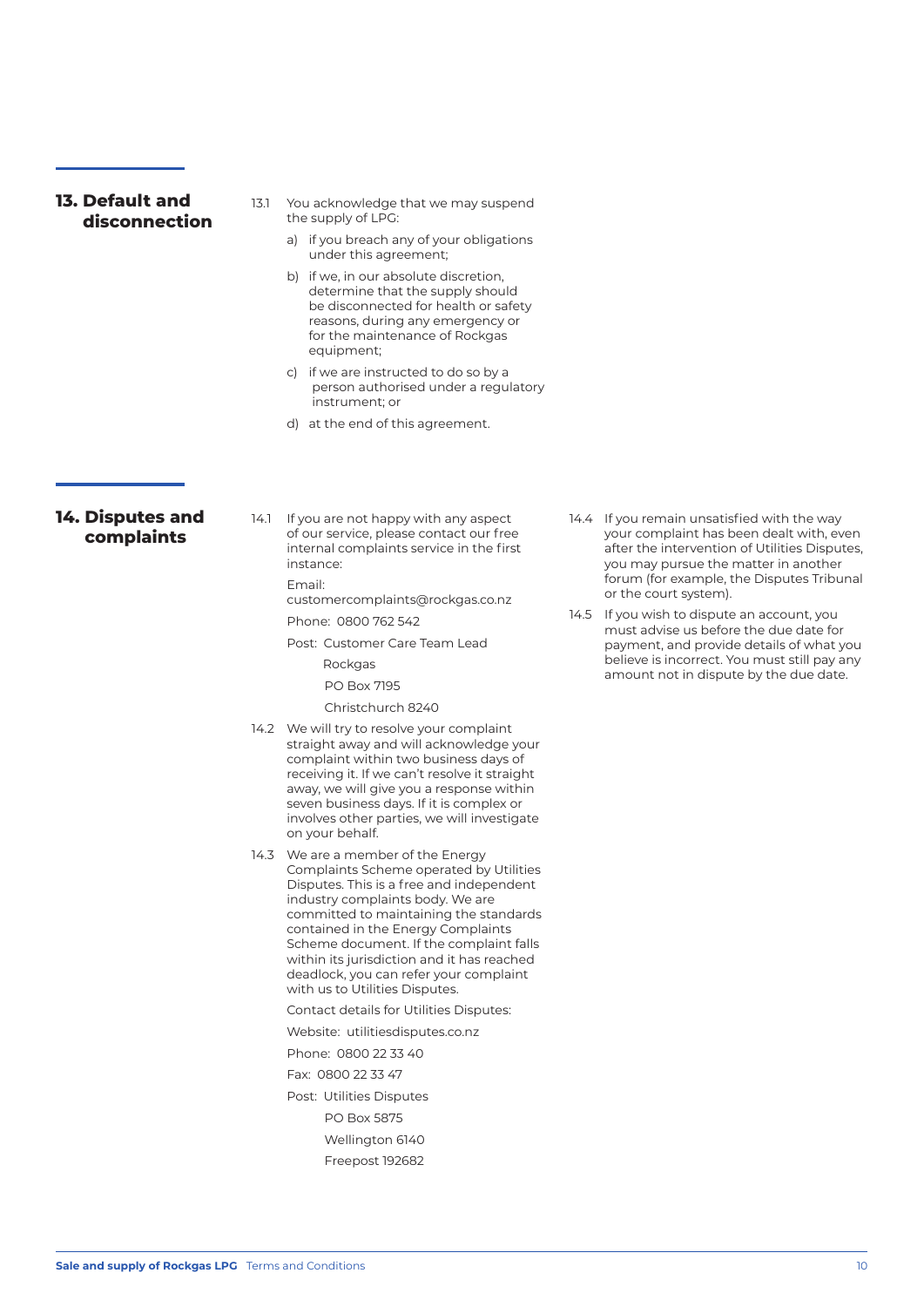#### **15. Personal Property Securities Act 1999 (PPSA)**

- 15.1 The parties agree that the terms of this agreement will apply to all LPG supplied by us to you in the future, and such goods supplied will be described as inventory and are subject to a security interest in our favour.
- 15.2 To the extent that our provision of the Rockgas equipment to you is a 'lease for a term of more than one year', you acknowledge that this is deemed to create a security interest in our favour in the Rockgas equipment under the PPSA.
- 15.3 Nothing contained in sections 114(1)(a), 120(2), 121, 125, 126, 127, 129, 131, 133 or 134 of the PPSA applies to this agreement. Your rights as 'debtor' contained in:
	- i) section 116, being a right to receive a statement of account;
	- ii) section 120(2), being a right to receive notice of a secured party's proposal to retain collateral;
	- iii) section 121, being a right to object to a secured party's proposal to retain collateral;
- iv) section 125, being a right to not have goods damaged when a secured party removes an accession;
- v) section 126, being a right not be reimbursed for damage caused when a secured party removes an accession;
- vi) section 127, being a right to refuse permission to remove an accession;
- vii) section 129, being a right to receive notice of the removal of an accession; and
- viii) section 131, being a right to apply to the court for an order concerning the removal of an accession,

 do not apply to the security interests granted to Rockgas under this agreement.

15.4 You waive your right to receive a copy of a verification statement confirming the registration of a financing statement or a financing change statement relating to any security interest created by this agreement under section 148 of the PPSA.

#### **16. Warranties and conditions**

- 16.1 Except as set out below, nothing in this agreement in any way limits your rights under the Consumer Guarantees Act (CGA). To the maximum extent permitted by the CGA, and notwithstanding any other term of this agreement, it is agreed that the provisions of the CGA will not apply, and we each agree to contract out of the provisions of the CGA, where the following conditions apply:
	- a) the goods and/or services (as applicable) covered by this agreement are, or (in connection only with the guarantee of acceptable quality in section 7A of the CGA, the gas or electricity) is, both supplied and acquired in trade; and
	- b) each of us is in trade.

 Where the above conditions apply, you and we acknowledge and agree that we each consider it is fair and reasonable for us to be bound by this clause 16.1.

 If you are purchasing LPG from us for the purposes of a business, you acknowledge that you have made your own enquiries as to the suitability of the LPG we are supplying to you for all your purposes.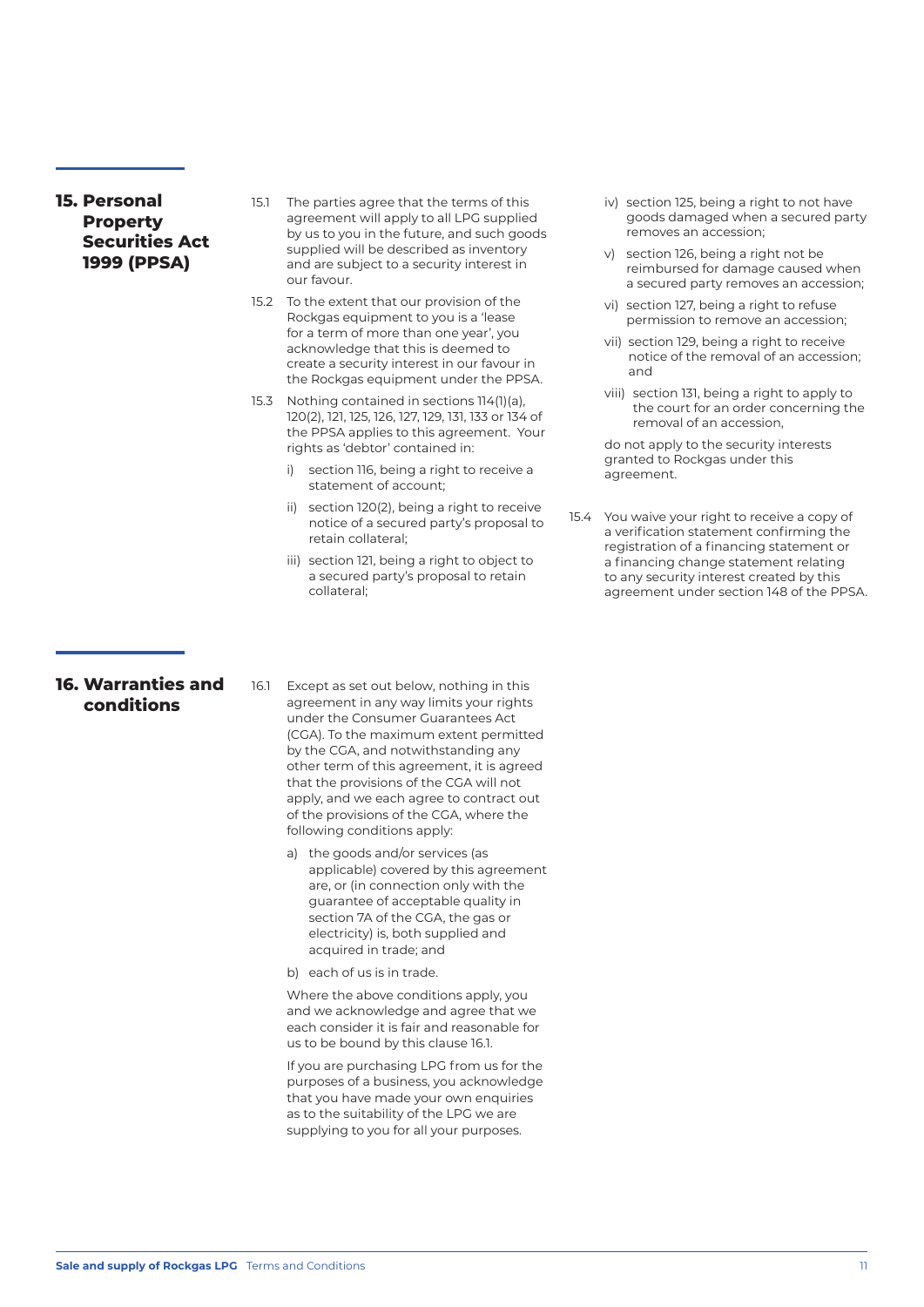| <b>17. Limitation of</b><br><b>liability</b> | 17.1 | Each party to this agreement will only be<br>liable for direct loss or damage caused by<br>that party's negligence or a breach of this<br>agreement, provided the loss or damage<br>is reasonably foreseeable.                                                                                            |
|----------------------------------------------|------|-----------------------------------------------------------------------------------------------------------------------------------------------------------------------------------------------------------------------------------------------------------------------------------------------------------|
|                                              | 17.2 | If either party is liable, the maximum<br>amount they will pay to compensate the<br>other party for any event or related series<br>of events is \$10,000. This is subject to a<br>maximum cap of \$50,000 in any 12-month<br>period for all events or series of events,<br>starting from the first event. |
|                                              | 17.3 | Neither party will be liable:                                                                                                                                                                                                                                                                             |
|                                              |      | for any claim, loss or damage made<br>a)<br>against the other party by any<br>third party, in connection with this<br>agreement;                                                                                                                                                                          |
|                                              |      | b) for any loss relating to the other<br>party's liability to any other person; or                                                                                                                                                                                                                        |
|                                              |      | for any indirect or consequential loss.<br>C)                                                                                                                                                                                                                                                             |
| <b>18. Confidentiality</b>                   | 18.1 | You must not at any time disclose any                                                                                                                                                                                                                                                                     |
|                                              |      | information relating to us that is disclosed<br>by us to you during the term of this<br>agreement. You must take all reasonable<br>steps to prevent any such disclosure to<br>any third party by you or your agents or                                                                                    |

employees.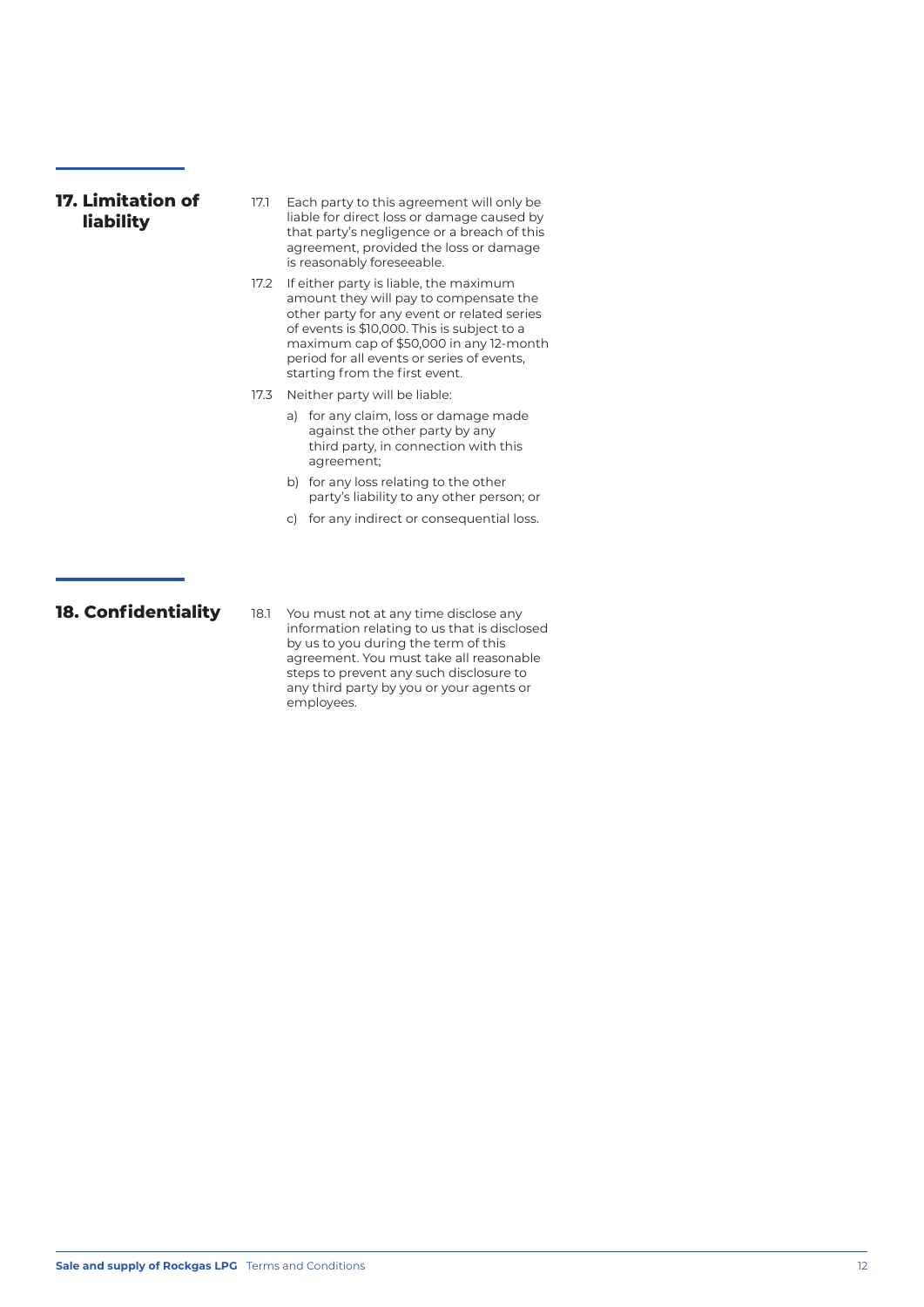#### **19. Privacy**

- 19.1 We will collect and hold information about you in the course of providing services to you.
- 19.2 Where this information is 'personal information' as defined in the Privacy Act 1993, we will collect, use, hold and disclose this information in accordance with the Privacy Act, and this agreement.
- 19.3 We (and our agents) may collect, use and disclose your personal information to:
	- a) enable us to carry out our responsibilities and exercise our rights under this agreement;
	- b) conduct credit checking;
	- c) recover any amounts owing to us;
	- d) market to you (for example, telling you about complementary products and services including those provided by third parties), including sharing your information with any other organisations with whom we have partnerships, or marketing alliances for this purpose; and to disclose your information to any other government agency or regulatory body, industry body.
	- e) for any other administrative purposes.
- 19.4 We may use information about you that we hold, and that we collect from third parties including any other agencies with whom we have partnership, marketing or services agreements and match it with other information we hold about you in order to fulfil any of these purposes.
- 19.5 We will comply with our legal requirements relating to the privacy of information that we hold about you. You are entitled to request access to and correction of any personal information we hold about you. You must let us know if there is any change in your information, including contact details.
- 19.6 We reserve the right to decline any credit application if any part of the required information set out in the application form, or required by us to assess your creditworthiness, is not provided, or if we are not satisfied with any credit enquiries we undertake about your application.
- 19.7 We may assign and disclose a unique number to you.

#### **20. Assignment**

- 20.1 You may not assign any of your rights and obligations under this agreement without prior consent, and for the purpose of this clause, any proposal to amalgamate with any other company or any change in control of a company will be deemed to be an assignment. We may withhold our consent if we form the reasonable opinion that the proposed assignee will not be able to comply with the terms of this agreement.
- 20.2 In the event of your wishing to sell or otherwise dispose of your LPG business at any one or more of the locations constituting the site(s) during the initial term (or any subsequent term), you must arrange for the purchaser of the business to enter into an agreement with us whereby such purchaser agrees to purchase LPG from us for the balance of the initial term (or subsequent term), unless we, at our option, decline to supply to such purchaser.
- 20.3 We may assign or novate any of our rights and obligations under this agreement. If we do so, we will give you written notice where practicable.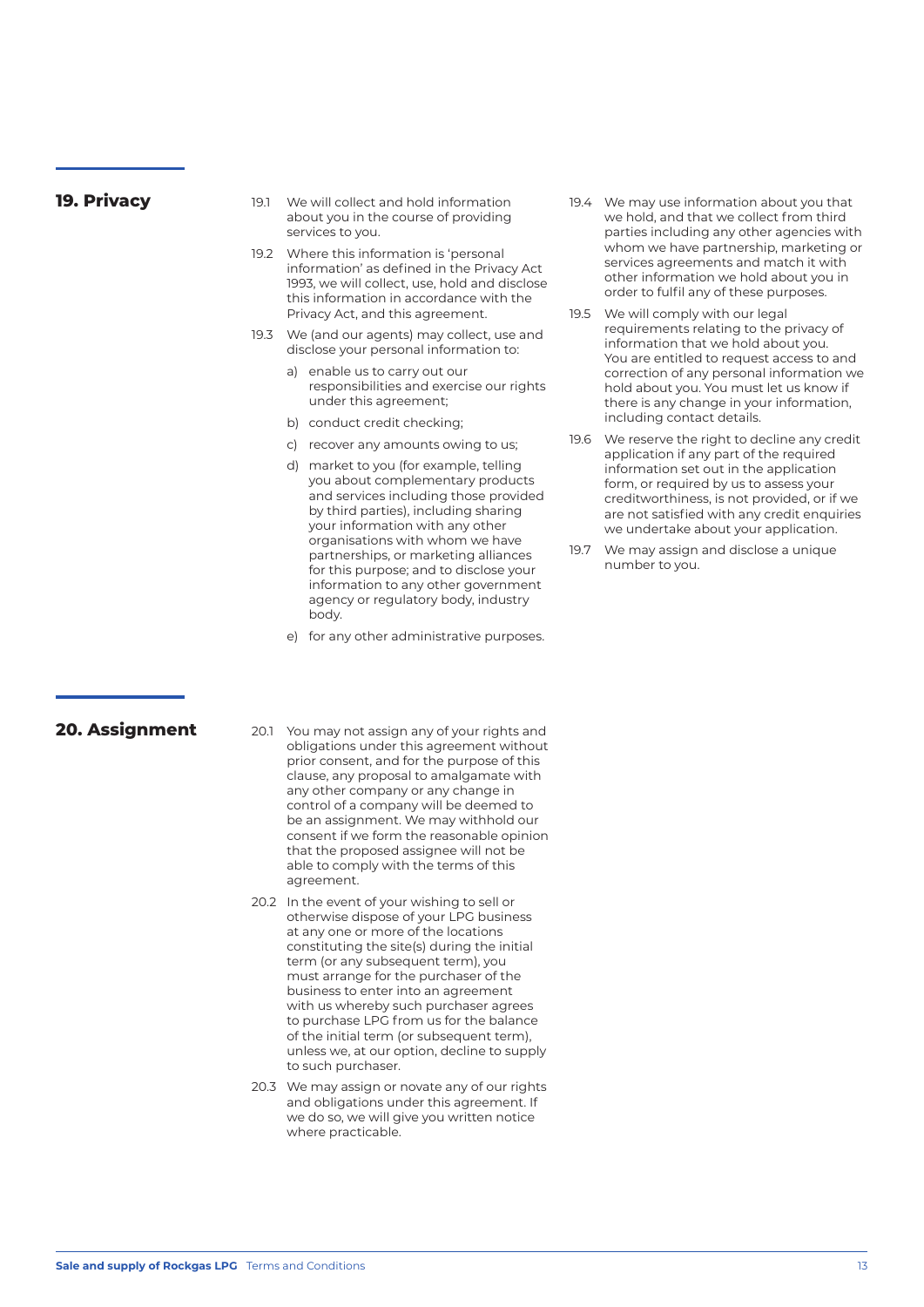**21. Waivers**

21.1 Our failure to insist upon your strict performance of any term of this agreement, shall not be taken to be a waiver of that term or of any of our rights in relation to that term, and any event shall not be taken to be a waiver of the same term on any subsequent occasion.

#### **22. Force majeure – events beyond our control**

- 22.1 If our performance or observance of our obligations (or any of them) is prevented, restricted or interfered with by reason of any force majeure, we will, upon prompt notice of force majeure being given to you, be excused from such performance or observance to the extent of such force majeure.
- 22.2 The term 'force majeure' includes any act of God, industrial disturbance, act of the public enemy, war, terrorist attack, blockade, riot, lightning, fire, storm, flood, explosion, governmental restraint, breakdown of transportation, pipelines and/or other equipment or supplies, failure of the supply of LPG to us and/or the supply by us to you, whether due to force majeure claimed by our suppliers of otherwise (not resulting from our fault or negligence), or other cause, whether of this kind or otherwise, beyond our control.
- 22.3 Notwithstanding anything else in clause 22, the settlement of any industrial disturbance will be entirely within our discretion.

#### **23. Notices**

- 23.1 Any notice given to you under the agreement may be given in any one of the following ways:
	- a) in writing delivered to you at the address set out in the application form or to your site(s) (where those addresses are different) or posted by prepaid mail addressed to you at such address. We will assume that any such notice is received five days after the time of posting;
	- b) by putting a notice on our website;
	- c) by sending an email to your nominated email address;
	- d) by facsimile to you or to any person or machine answering your facsimile at your site(s);
	- e) personally to you or any of your representatives specified in the application form or otherwise notified to us; or
	- f) by publishing in a newspaper or broadcast on radio or television.
- 23.2 Notices to us shall be in writing and hand-delivered or transmitted by prepaid mail or sent by facsimile or email to our addresses stated as per clause 27 of this agreement.
- 23.3 You must keep us fully advised at all times of any changes to your address or contact details.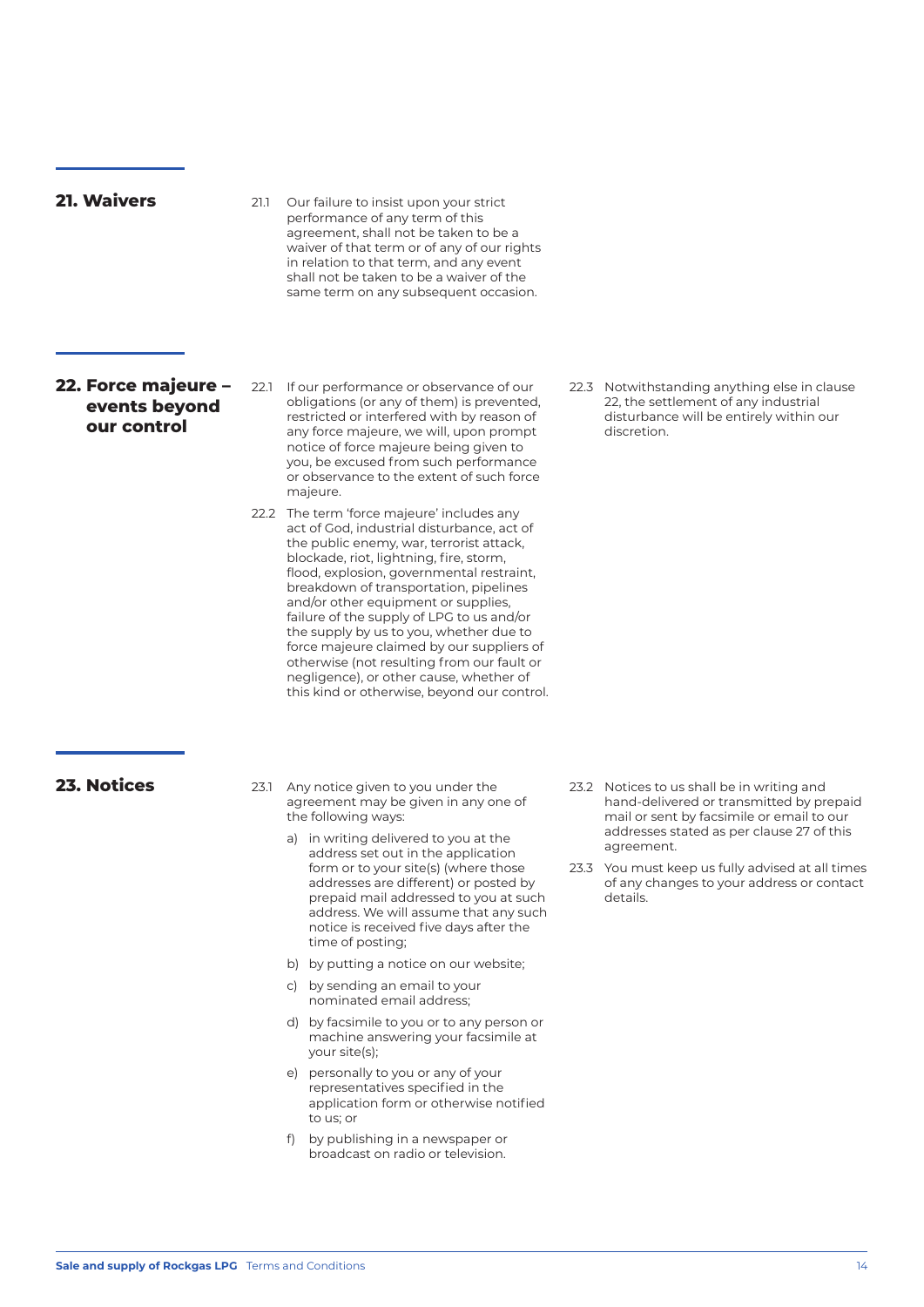#### **24. Alteration of the price and terms**

- 24.1 We may make changes to the terms of this agreement (including the price of LPG, any facility fees and other changes) at any time in accordance with clause 24.2.
- 24.2 We will notify you of these by giving you at least 30 days' notice of any changes in any of the ways listed in clause 23.1, unless clause 24.3 applies. The changes will take effect from the date specified in the notice.
- 24.3 Where the application form specifies the basis on which we can change our prices, the details in the application form will override these provisions to the extent they apply to price changes.

#### **25. Guarantee**

- 25.1 This clause will operate if a person or persons is/are named in an application form as 'guarantor(s)' for the application.
- 25.2 In consideration of our agreement to supply LPG to you at the guarantor's request, the guarantor agrees to be personally responsible to us for all payments due to us by you and for your performance of all your obligations in terms of the agreement.
- 25.3 The guarantor's guarantee is a continuing guarantee, and the guarantor's liability under it shall not be affected by our waiver or failure to exercise any of the rights we may have against you, or by any variation of any of the terms of this agreement. In the event that this agreement is renewed for a subsequent term, the guarantor's liability will continue for the subsequent term.
- 25.4 Where there is more than one guarantor, their liability as guarantors shall be joint and several.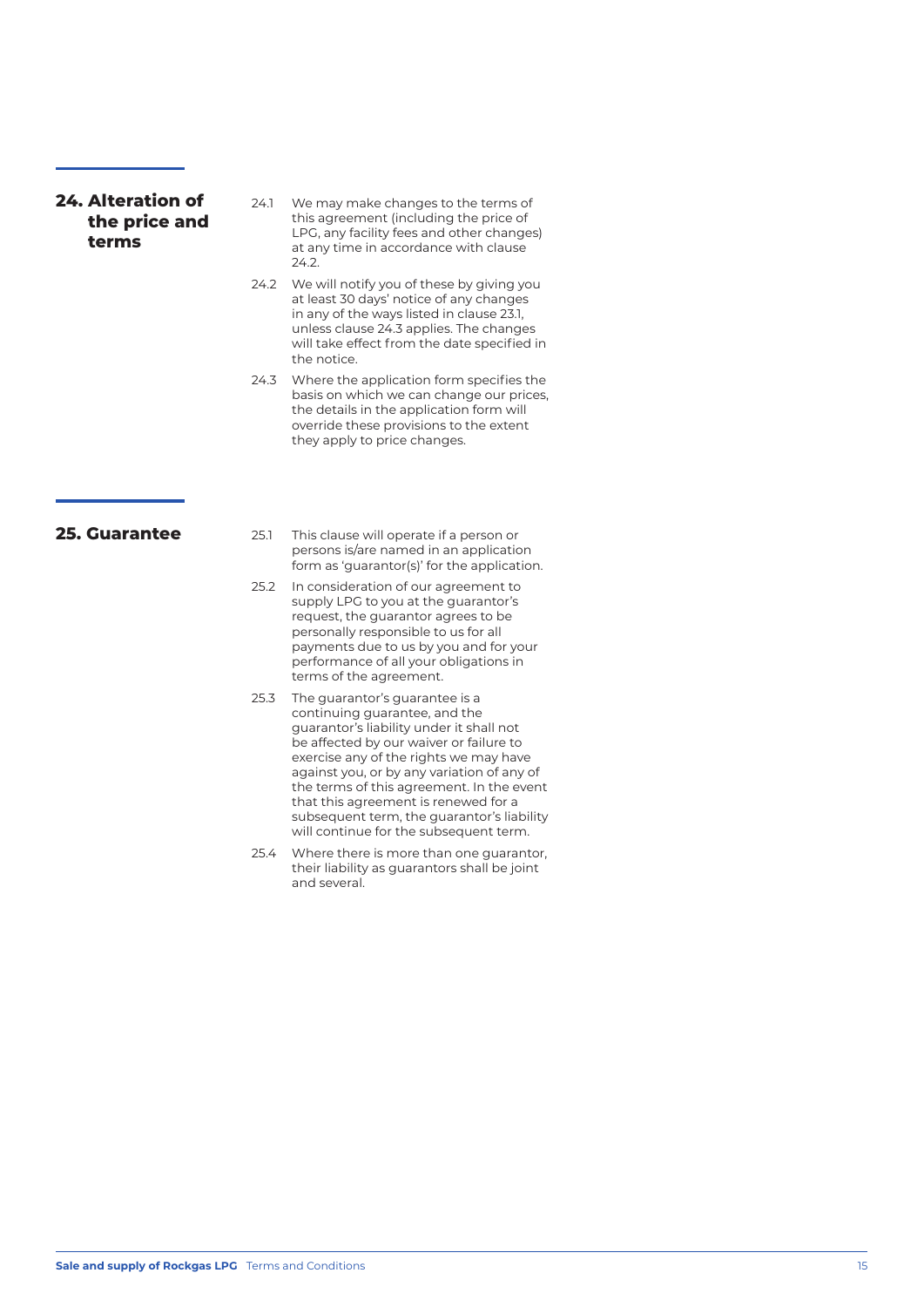#### **26. Interpretation and definitions**

- 26.1 In this agreement, the following terms have the following meanings:
	- a) *This agreement* means the terms and conditions contained in this document, together with the application form signed by you, and our current price list from time to time.
	- b) *Annual Contract Quantity* and *ACQ* mean the annual minimum quantity of LPG specified in the application form that you are required to purchase from us pursuant to clause 7.
	- c) *Application form* means our standard form from time to time used to apply for the supply of LPG and/or the hire or supply of Rockgas equipment, signed by you and by one of our representatives on our behalf.
	- d) *Deadlock* means where:
		- a complaint made to us that has taken longer than 20 business days to resolve and we have not advised you in writing that there is a good reason for this, and what that reason is, or
		- $\cdot$  a complaint that is with us has taken longer than 40 business days to resolve, or
		- Utilities Disputes is satisfied that:
			- we have made it clear that we do not intend to do anything about the complaint
			- you (as the complainant) would suffer unreasonable harm from waiting any longer, or
			- it would be otherwise unjust to wait any longer.
	- e) *Facility fee* means the amount we charge for the use of Rockgas equipment, as detailed in any application form, or at our then current standard rate as varied from time to time.
	- f) *Initial term* means the initial fixed term of this agreement set out in the application form.
	- g) *LPG* means liquid petroleum gas as defined in New Zealand Standard 5435 or any substituted standard, and more particularly means a material predominantly of any of the following hydrocarbons or mixtures of them: Propane (C3H8), Propylene (C3H6), Butane (C4H10) or Butylene (C4H8). If a particular form of LPG is to be supplied under this agreement, it will be specified in the application form.
	- h) *Pigtail(s)* means the flexible hose(s) which connect the cylinder(s) to the regulator of any Rockgas equipment or customer-owned equipment.
- i) *Point of delivery* means the point at which we supply LPG to you as described in clause 4.6
- j) *PPSA* means the Personal Property Securities Act 1999.
- k) *Price* means our selling price per tonne or litre of LPG as set out in the application form, as varied from time to time.
- l) *Regulations* means and includes all and any relevant laws, regulations, standards, codes of practice, legal orders, requisitions and directions applying to LPG equipment or the storage and handling of LPG, as the context requires.
- m) *Rockgas equipment* means the equipment we supply to you as described in the application form (including that equipment repaired or replaced from time to time) plus any additional equipment we provide to you under and during the course of this agreement and, where consistent with this agreement, means any part of such equipment.
- n) *Site(s)* means the delivery and/or installation location(s) specified in the application form.
- o) *We, us* and *our* mean and refer to Rockgas Limited, a company incorporated in New Zealand and carrying on business at the address specified in this brochure and elsewhere in New Zealand, and includes its successors and assigns. Where the context allows, it includes our officers, employees, contractors, representatives and agents. However, if the application form is in the name of one of our Rockgas franchisees, 'we', 'us' and 'our' mean and refer to the Rockgas franchisee, its successors and assigns and, where the context allows, its officers, employees, contractors, representatives and agents.
- p) *You* and *your* mean the purchaser taking LPG as our customer, whose name and address are specified in the application form, or provided to Rockgas when applying otherwise for the supply of LPG. If application is made by more than one person, each applicant is jointly and severally liable for all charges incurred and other obligations under this agreement.
- q) *Point of Supply* in relation to vapour use, as per Gas (Safety & Measurement) Regulations 2010, unless otherwise agreed under the supply contract.